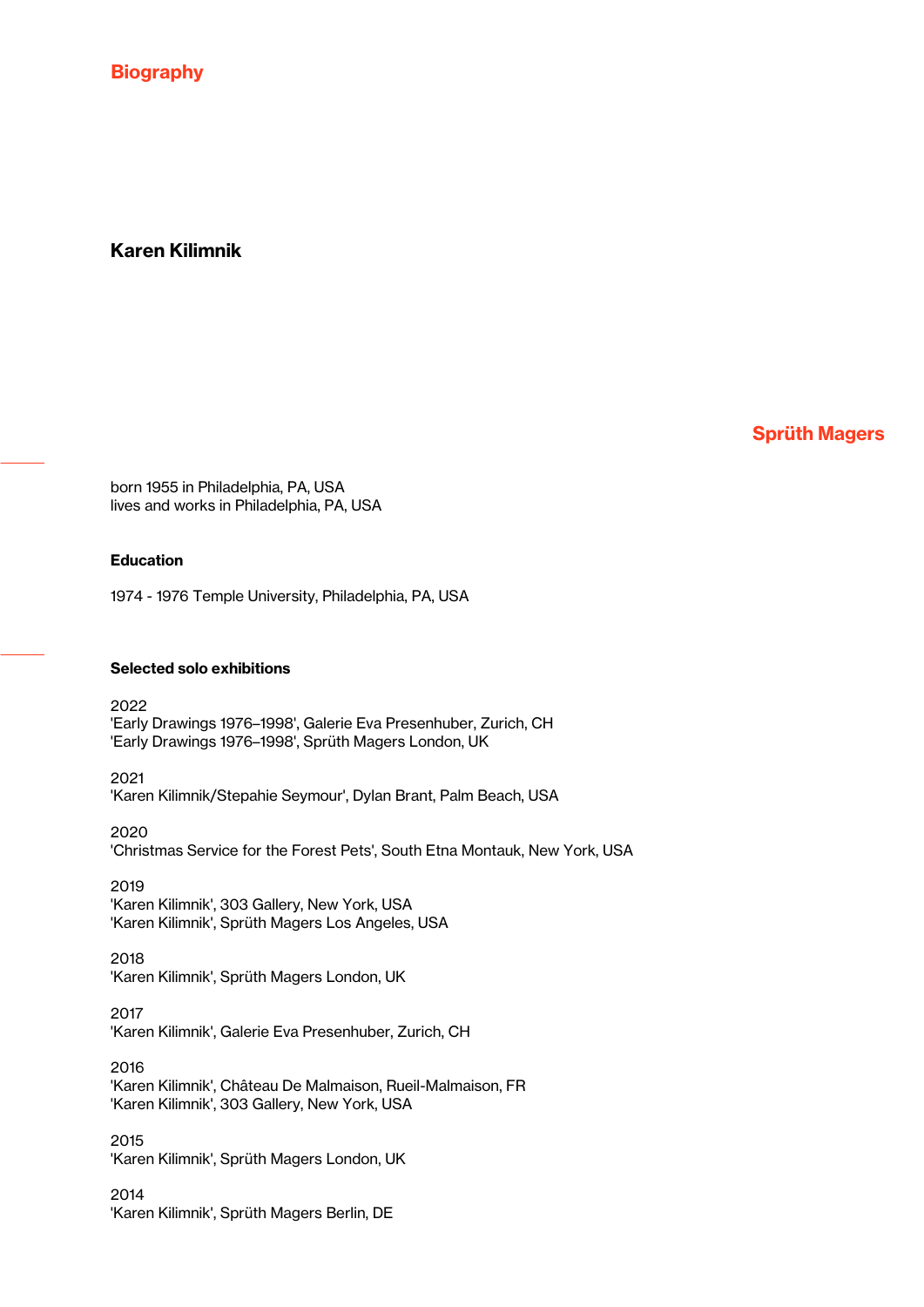#### 2013 'Karen Kilimnik', Le Consortium, Dijon, FR 'Karen Kilimnik', Galerie Eva Presenhuber, Zurich, CH 'Dance Rehearsal: Karen Kilimnik's World of Ballet and Theater', MCA Denver, USA

#### 2012

'Dance Rehearsal: Karen Kilimnik's World of Ballet and Theater', Mills Center Art Museum, Oakland, USA

'Karen Kilimnik', The Brant Foundation Art Study Center, Greenwhich, USA

#### 2011

'Karen Kilimnik', 303 Gallery, New York, USA 'Psyché', Opéra National de Paris / Palais Garnier, Paris, FR

#### 2010

'Intervention: Karen Kilimnik', Oesterreichische Galerie Belvedere, Vienna, AT 'Ordinary Madness', Carnegie Museumof Art, Pittsburg, US 'The Incomplete', Galerie Jean-Luc & Takako Richard, Paris, FR 'Joseph Cornell Karen Kilimnik', Upper Belvedere, Vienna, AT 'ILCapricorno',Venice, IT

#### 2009

'Karen Kilimnik', Festival, Karole Armitage Ballettcompany New York, Naples, USA

#### 2008

'Heathers', Sprüth Magers, Berlin, DE 'Karen Kilimnik', Museum of Contemporary Art, Chicago, USA 'Karen Kilimnik', 303 Gallery, New York, USA 'Karen Kilimnik', Galerie Eva Presenhuber, Zurich, CH

#### 2007

'Karen Kilimnik', Sprüth Magers, Cologne, DE 'Karen Kilimnik', Institute of Contemporary Art, Philadelphia, USA 'Karen Kilimnik', Aspen Art Museum, Aspen, USA 'Karen Kilimnik', MOCA Miami, USA 'Karen Kilimnik', Serpentine Gallery, London, UK 'Karen Kilimnik', Le Consortium, Dijon, FR 'Karen Kilimnik', Monika Sprüth Philomene Magers, London, UK 'Karen Kilimnik', Powel House Museum, Philadelphia, USA

#### 2006

'Karen Kilimnik', Musée ARC, Paris, FR 'Karen Kilimnik', 303 Gallery, New York, USA Musée d'Art Moderne de la Ville de Paris, FR

### 2005

'Karen Kilimnik', Fondazione Bevilacqua La Masa, Venice, IT 'Karen Kilimnik', Kirschgarten Basel Historisches Museum, Basel, CH

#### 2004

'Karen Kilimnik', Galerie Eva Presenhuber AG, Zurich, CH 'Hayden-Zimmer', Galerie Sprüth Magers Lee, Salzburg, AT

#### 2003

'Karen Kilimnik', Sprüth Magers, Munich, DE

### 2002

'Fairy Battle', Irish Museum of Modern Art, Dublin, IE 'Karen Kilimnik', Galleria Il Capricorno, Venice, IT 'Karen Kilimnik', 303 Gallery, New York, USA 'Karen Kilimnik', Galerie Hauser & Wirth & Presenhuber, Zurich, CH

2001 'Karen Kilimnik', Gallery Side 2, Tokyo, JP 'Karen Kilimnik', 303 Gallery, New York, USA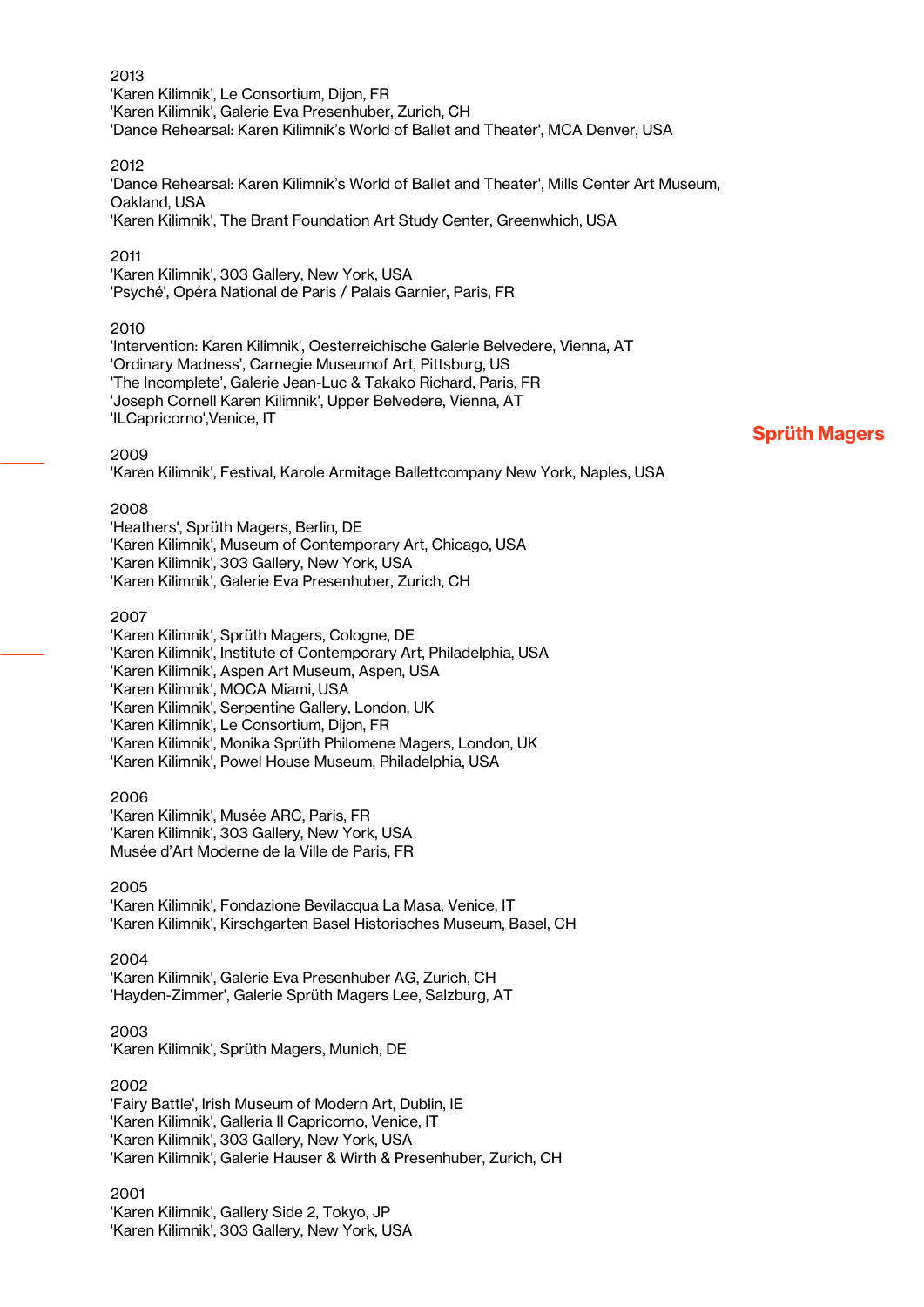#### 2000

'Karen Kilimnik', Emily Tsingou Gallery, London, UK 'Karen Kilimnik', Sprüth Magers, Munich, DE 'Karen Kilimnik', Bonner Kunstverein, Bonn, DE 'Karen Kilimnik', South London Gallery, London, UK 'Karen Kilimnik', Kunstverein Wolfsburg e.V., Wolfsburg, DE 'Karen Kilimnik', Galerie Hauser & Wirth & Presenhuber, Zurich, CH 'Karen Kilimnik', Nassau County Museum of Art, Nassau, USA

#### 1999

'Karen Kilimnik', Rebecca Camhi Gallery, Athens, GR 'Karen Kilimnik', Gallery Side 2, Tokyo, JP 'Karen Kilimnik', 303 Gallery, New York, USA 'Karen Kilimnik', Galerie Ghislaine Hussenot, Paris, FR

#### 1998

'Karen Kilimnik', H & R Projects, Brussels, BE 'Karen Kilimnik', Emily Tsingou Gallery, London, UK 'Karen Kilimnik', Galerie Ghislaine Hussenot, Paris, FR

#### 1997

'Karen Kilimnik', 303 Gallery, New York, USA 'Karen Kilimnik', Kunsthalle Zurich, Zurich, CH

#### 1996

'Karen Kilimnik', Galleria Il Capricorno, Venice, IT 'Karen Kilimnik', Rebecca Camhi Gallery, Athens, GR 'Karen Kilimnik', Transmission Gallery, Glasgow, UK

#### 1995

'Witchcraft / The Craft', 303 Gallery, New York, USA 'Karen Kilimnik', Jack Hanley Gallery, San Francisco, USA 'Karen Kilimnik', Center for Contemporary Gravure, Geneva, CH 'Karen Kilimnik', Galerie Walcheturm, Zurich, CH Galerie Jennifer Flay, Paris, FR Galerie Metropol 1, Vienna, AT

#### 1994

'Karen Kilimnik: The Legacy', White Cube, London, UK 'Karen Kilimnik', Galleria Il Capricorno, Venice, IT 'Karen Kilimnik', Modulo Centro Difusor de Arte, Lisboa, PT

#### 1993

'Karen Kilimnik', 303 Gallery, New York, USA 'Karen Kilimnik', Galerie Marc Jancou, Zurich, CH 'Karen Kilimnik', Studio Lapeyre, Milan, IT

#### 1992

'Karen Kilimnik', Galerie Jennifer Flay, Paris, FR 'Karen Kilimnik', Galerie Esther Schipper, Cologne, DE 'Karen Kilimnik', Galerie Gisela Capitain, Cologne, DE 'Karen Kilimnik', Galerie Ballgasse, Vienna, AT 'Karen Kilimnik: Escape in time', ICA Philadelphia, PA, USA

1991 'Karen Kilimnik', 303 Gallery, New York, USA

#### Selected Group Exhibitions

2022

'Luncheon on the Grass. Contemporary Responses to Édouard Manet's Le Déjeuner sur l'herbe', Jeffrey Deitch, Los Angeles, USA 'Cao Fei, Jenny Holzer, Karen Kilimnik and Louise Lawler', Gallery 181, San Francisco, USA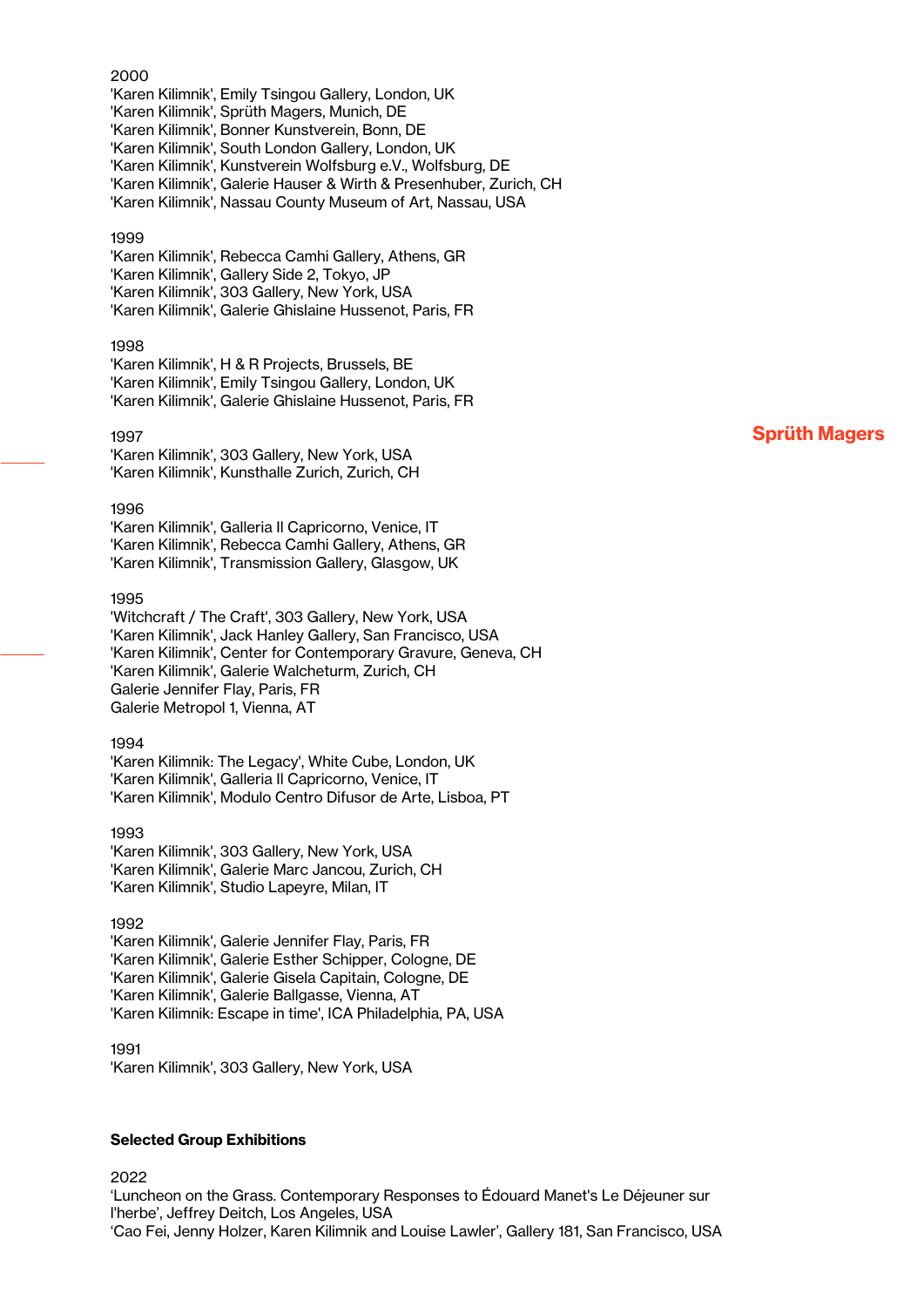#### 2021

'Ladyfinger and Fig McFlurry', 56 Henry, New York, USA 'Multiple Canvases', Fondazione Prada, Venice, IT 'Recent Acquisitions: Modern and Contemporary Drawings and Prints', The Morgan Library & Museum, New York, USA 'Love in the times of…', Hotel Europe, Zurich, CH 'Stop Painting', Fondazione Prada, Venice, IT 'GO FIGURE!?', Sprüth Magers, Online

#### 2020

'All in One', Galerie Eva Presenhuber, Zurich, CH '00s. Collection Cranford: the 2000s', Mo.Co. Contemporary, Montpellier, FR 'Summer Exhibition 2020', The Royal Academy of Arts, London, UK 'IT NEVER ENDS', KANAL Centre Pompidou, Brussels, BE 'Drawing 2020', Gladstone Gallery, New York, USA 'Dance Me to the End of Love. Ein Totentanz. ' Bündner Kunstmuseum, Chur, CH 'Painting is Painting's Favorite Food', South Etna Montauk, New York, USA 'Wolken in der zeitgenössischen Kunst', Oldenburger Kunstverein, Oldenburg, DE 'Dream Baby Dream', Haus Mödrath – Räume für Kunst, Kerpen, DE

#### 2019

'THIRD DIMENSION: WORKS FROM THE BRANT', The Brant Foundation, New York, USA 'Selbstbildnis', Société, Berlin, DE 'Garland', Treignac Project, Treignac, FR

#### 2018

Carnegie International, 57th Edition, Carnegie Museum of Art, Pittsburgh, USA 'Trance', Aïshti Foundation, Beirut, LB 'Niko Pirosmani', Albertina, Vienna, AT

#### 2017

'Für Barbara', curated by Leo Koenig, Hall Foundation; Schloss Derneburg Museum, DE 'The Truth of Uncertainty: Moving Image Works from the Hall Collection', Hall Art Foundation/ Schloss Durneburg Museum, Holle, DE 'What I Loved: Selected Works from the '90s', Regen Projects, Los Angeles, USA 'Zeitgeist', MAMCO, Geneva, CH 'Readymade', House Eva Presenhuber, Vnà, CH 'Attics of My Life', Jack Hanley Gallery, New York, NY

### 2016

'GVA ← → JFK', Mamco – muse d'art modern et contemporain, Geneva, CH 'Animality', Marian Goodman Gallery, London, UK 'Portrait de l'artiste en alter', FRAC, Haute-Normandie, Scottecille-lès-Rouen, FR 'Human Interest: Portraits from the Whitney's Collection', Whitney Museum of American Art, New York, USA 'Home', Luma Foundation, Zurich, CH 'Modern Landscapes', Barbara Mathes Gallery, New York City, USA 'Come as You Are: Art of the 1990s', Blanton Museum of Art, Austin, USA

#### 2015

'Unrealism', curated by Jeffery Deitch and Larry Gagosian, Moore Building, Miami, USA 'Eiskalt verzaubert. Im Reich der Schneekönigin', Schloss Neuenbürg, DE 'NO MAN'S Land: Women Artists from the Rubell Family Collection, Rubell Family Collection, Miami, FL, USA 'America is Hard to See', Whitney Museum of American Art, New York, USA 'Works on Paper', Galerie Eva Presenhuber, Zurich, CH

### 2013

'Miss Dior', Grand Palais, Paris, FR 'On Cuteness', Halle für Kunst, Lüneburg, DE 'Station to Station', New-York, Pittsburgh, Chicago, Minneapolis, Santa Fe, Winslow, Barstow, Los Angeles, Oakland/San Francisco, USA '1984-1999', The Decade, Centre Pompidou-Metz, Metz, FR 'The Time is Now', John Berggruen Gallery, San Francisco, USA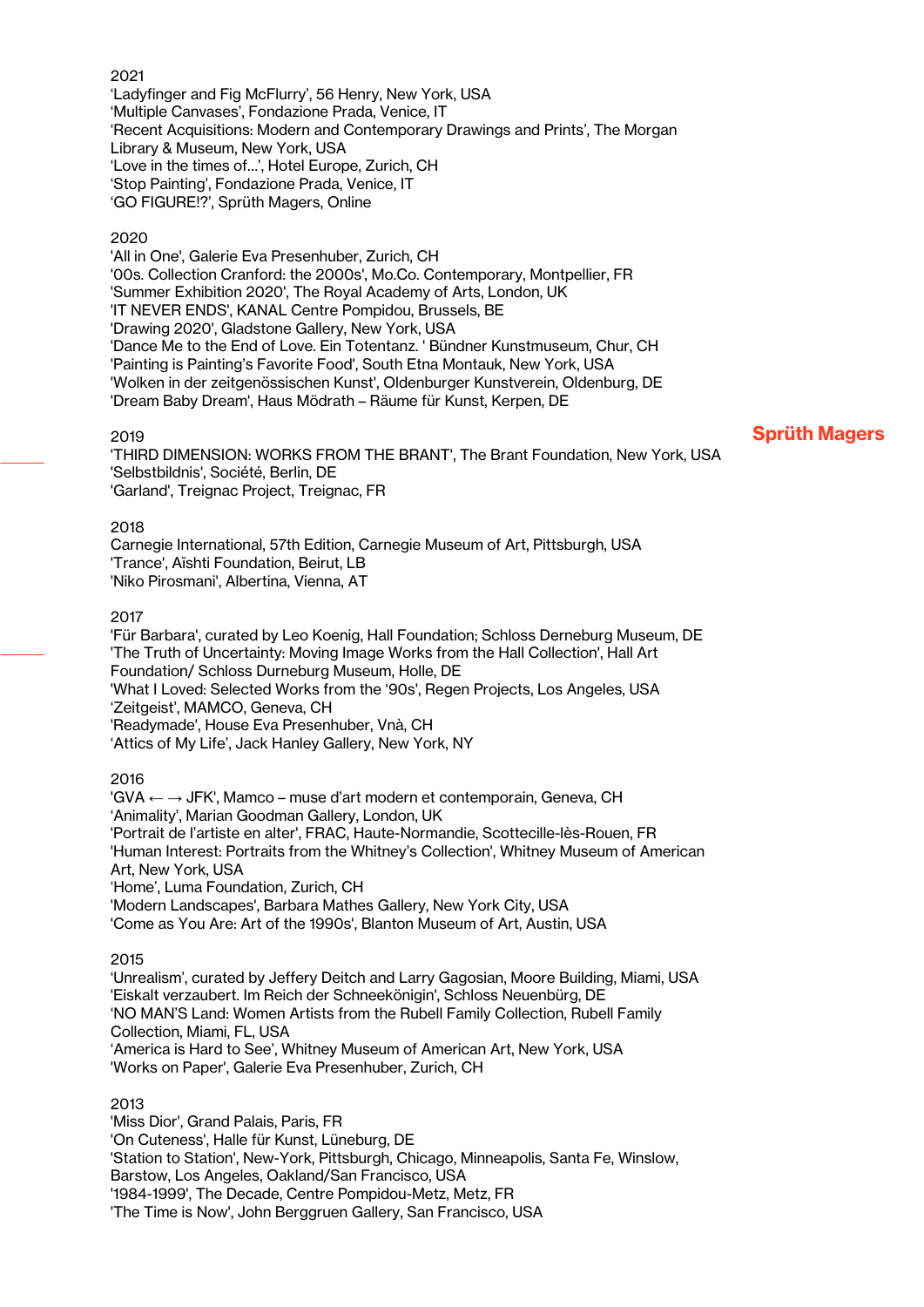#### 2012

'A bigger splash: painting after performance', Tate Modern, London, UK 'THE PERFECT SHOW', 303 Gallery, New York, USA 'Karen Kilimnik & Kim Gordon', 303 Gallery, New York, USA 'Looking back for the future', Kunsthalle Zürich, Zurich, CH 'Painting Now', Galerie Eva Presenhuber, Zurich, CH 'The Old, the New, The Different', Kunsthalle Bern, Bern CH

#### 2011

'The Deer', Le Consortium, Dijon, FR '25 Jahre! Sammlung Henri Nannen und Überraschungs-Gäste ', Kunsthalle in Emden, DE 'Scultpure now', Galerie Eva Presenhuber, Zurich, CH 'Black Swan- an exhibition inspired by the film', Regen Projects, Los Angeles, USA

#### 2010

'How soon now', Rubell Family Collection, Miami, USA 'Ordinary Madness', Carnegie Museum, Pittsburgh, USA 'The Incomplete-Paris-Artists from the Neumann Family Collection', Galerie Jean-Luc+Takako Richatd, Paris, FR 'Picture Industry (goodbye to all that) ', organized by Walead Beshty, Regen Project, Los Angeles, USA 'Joseph Cornell Karen Kilimnik', Sprüth Magers, London, UK 'In the Company of Alice', Victoria Miro, London, UK 'HIGH IDEALS & CRAZY DREAMS', Galerie Vera Munro, Hamburg, DE 'Fine Line', Georg Kargl Fine Arts& Georg Kargl Box, Vienna, AT 'Fritto Misto', Tanja Pol Galerie, Munich, DE 'Black Swan', Regen Projects II, Los Angeles, USA

Sprüth Magers

#### 2009

'We Are Sun-kissed and Snow-blind', Galerie Patrick Seguin invites Galerie Eva Presenhuber, Paris, FR

#### 2008

'Mysteries: Magic and Deception in Contemporary Art', Stephan Wirtz gallery, San Francisco, USA 'Faces and Figures (Revisited) ', Mac Jancou Contemporary, New York, USA 'Menagerie: Animals & Nature', Jack Hanley Gallery, New York, USA 'Painting Now and Forever Part II', The Greene Naftali Gallery, New York, USA 'Order, Desire, Light', Irish Museum of Art, Dublin, IE 'Freeway Balconies, at Deutsches Guggenheim-Berlin', Deutsches Guggenheim Berlin, DE 'Pretty Ugly' maccarone Gallery, New York, USA 'Looking back', Mireille Mosler, Ltd., New York, USA 'Art Basel', Art Unlimited, Basel, CH 'Implant', USB Art Gallery, New York, USA 'Présence Panchounette', CAPC – Musée d'art contemporain, Bordeaux, FR 'Blasted Allegories – Werke aus der Sammlung Ringier', Kunstmuseum Luzern, CH 'WE ARE STARDUST WE ARE GOLDEN WOMEN', Johnen & Schöttle, Cologne, DE 'Whitney Biennial 2008', Whitney Museum, New York, USA 'Pop! goes the weasel', Badischer Kunstverein, Karlsruhe, DE

#### 2007

'The Incomplete', Chelsea Art Museum, New York, USA 'The Third Mind', curated by Ugo Rondinone, Palais de Tokyo, Paris, FR 'Old School', Hauser and Wirth Colnaghi, London, UK 'Jubilee Exhibition', House Eva Presenhuber, Vnà, CH 'Brave New Year', 303 Gallery, New York, USA

#### 2006

'Defamation of Character', MOMA PS1, New York, USA 'All the Best-The Deutsche Bank Collection and Zaha Hadid', Singapore Art Museum, Singapore, SG 'A Broken Arm', 303 Gallery, New York, USA 'Art on Paper', Weatherspoon Art Museum, The University of North Carolina, Greensboro, USA 'Sweets & Beauties', Fredericks & Freiser, New York, USA

'The Subversive Charm of the Bourgeoisie', Van Abbemuseum, Eindhoven, NL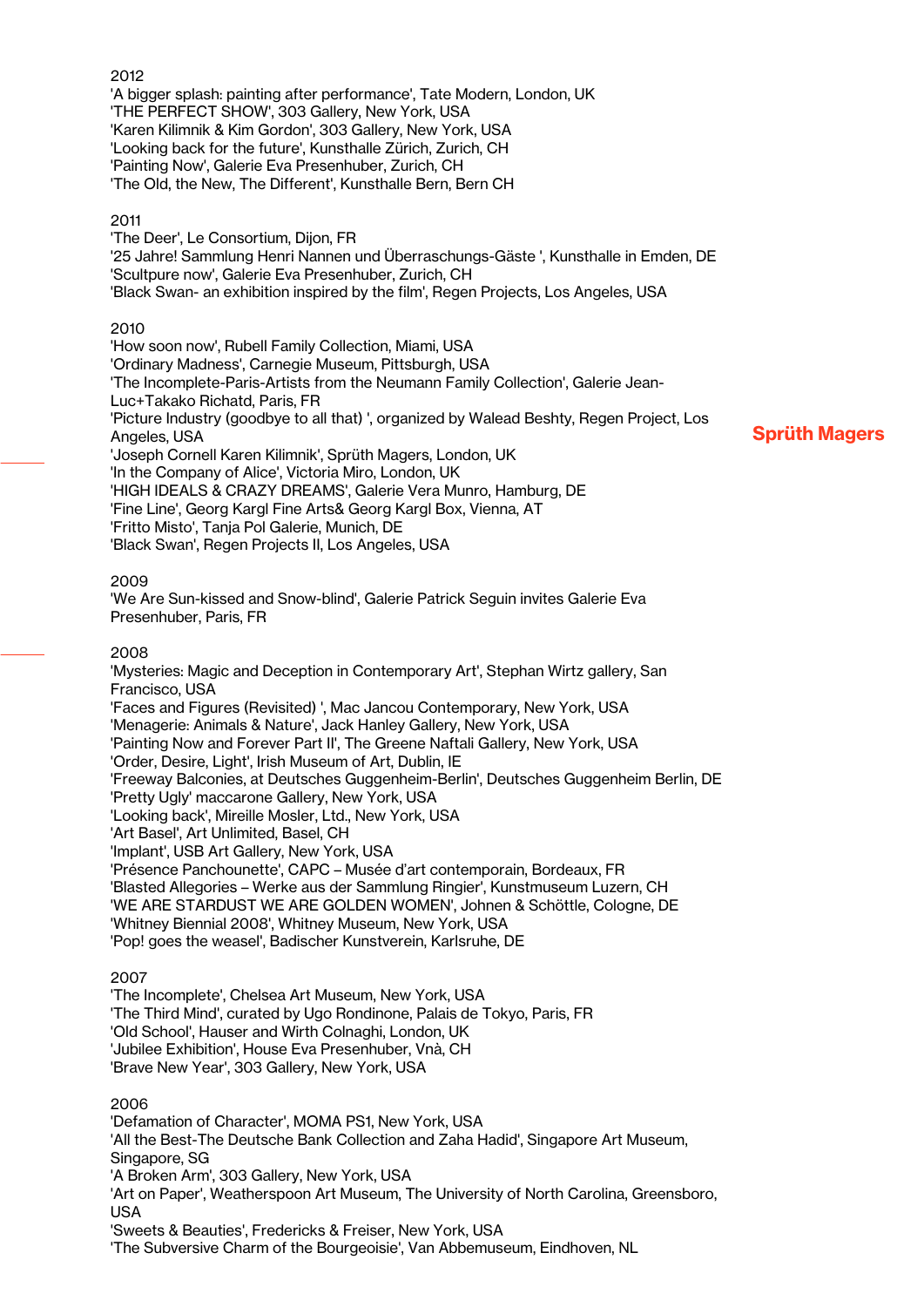'Face to Face', Ausstellungshalle Zeitgenössische Kunst, Münster, DE

### 2005

'Chambres à Part', Hotel Sezz, Paris, FR 'Looking at Words: The Formal Use of Text in Modern and Contemporary Works on Paper', Andrea Rosen Gallery, New York, USA 'Goetz meets Falckenberg' Sammlung Falckenberg, Hamburg, DE 'Drawing from the Modern 1975-2005', Museum of Modern Art, New York, USA 'Schönheit der Malerei', Städtische Galerie Delmenhorst, DE 'Ideal Worlds: New Romanticism in Contemporary Art', Schirn Kunsthalle, Frankfurt, DE

### 2004

'Beauty Matter', Tina Kim Fine Art, New York, USA 'The Big Nothing', Institute of Contemporary Art, Philadelphia, USA 'With Hamburg Kennedy Photographs', Scalo Project Space, New York, USA 'American Idyll', Greene Naftali Gallery, New York, USA '9 Mutter XX04', The Mütter Museum, Philadelphia, USA 'Paper', Emily Tsingou Gallery, London, UK 'Now is a good time', Andrea Rosen Gallery, New York, USA 'I Was in the House When the House Burned Down', Fredericks & Freiser, New York, USA

#### 2003

'Never mind your step', Kunsthalle Palazzo, Liestal / Basel, CH 'Game over', Grimm / Rosenfeld, Munich, DE 'Within Hours We Would be in the Middle of Nowhere', 303 Gallery, New York, USA 'girls don't cry', Parco Museum, Tokyo, JP 'The 20<sup>th</sup> Anniversary show', Sprüth Magers, Munich, DE 'Interview with painting', Fondazione Bevilacqua La Masa, Venice, IT 'The breathing Water', Galerie Eva Presenhuber, Zurich, CH 'Shadow and Light', Galerie Sprüth Magers Lee Salzburg, AT 'SAM Collects: Contemporary-ArtProject', Seattle Art Museum, Washington D.C., USA

### 2002

'Die Wohltat der Kunst', Sammlung Goetz, Munich, DE

'Go Figure', Luxe Gallery, New York, USA

'Cassett, Neel, Kilimnik; Painted Faces', College of Art Design, Philadelphia, USA

'Reflexions', Sprüth Magers, Munich, DE

'Its Unfair!', Museum De Paviljoens, Almere, NL

'Officina America, Galleria d'Arte Moderna, Bologna, IT

'The Galleries Show: Contemporary Art in London', Great Britain, Royal Academy of Arts, London, UK

'Rapture: Art's Seduction by Fashion since 1970', Barbican Gallery, London, UK

'Just Love Me. Post/Feminist Positions of the Nineties', Goetz Collection, Munich, DE (travelled to Kunsthalle Baden, Baden, DE; Kunstmuseum Bergen, Bergen, Norway; Fries Museum, Leeuwarden, NL)

'Facing Reality: The Seavest collection of Contemporary Realism', Neuberger Museum of Art, Purchase College, Purchase, USA

### 2001

'The Mistery of Painting', Sammlung Goetz, Munich, DE

'Conceptual Realism', Rosenwald- Wolf Gallery, The University of Arts, Philadelphia, USA 'Works on Paper from Acconci to Zittel', Victoria Miro Gallery, London, UK

'Collaboration with Parkett: 1984 to NOW', Museum of Modern Art, New York, USA

'Die Wohltat der Kunst' (aus der Sammlung Goetz), Staatliche Kunsthalle Baden-Baden, DE

'Au rendez-vous des amis (La ligne seule) 2', Mamco - Musée d´art moderne et contemporain, Geneva, CH

'Drawing on the Figure: Works on Paper of the 1939s from the Manilow Collection', curated by Staci Boris, Museum of contemporary Art Chicago, USA

### 2000

Emily Tsingou Gallery, London, UK

'Drawings 2000', Barbara Gladstone Gallery, New York, USA

'Drawing on the Figure: Works on Paper of the 1990's from the Manilow Collection', curated by Staci Boris, Museum of Contemporary Art, Chicago, USA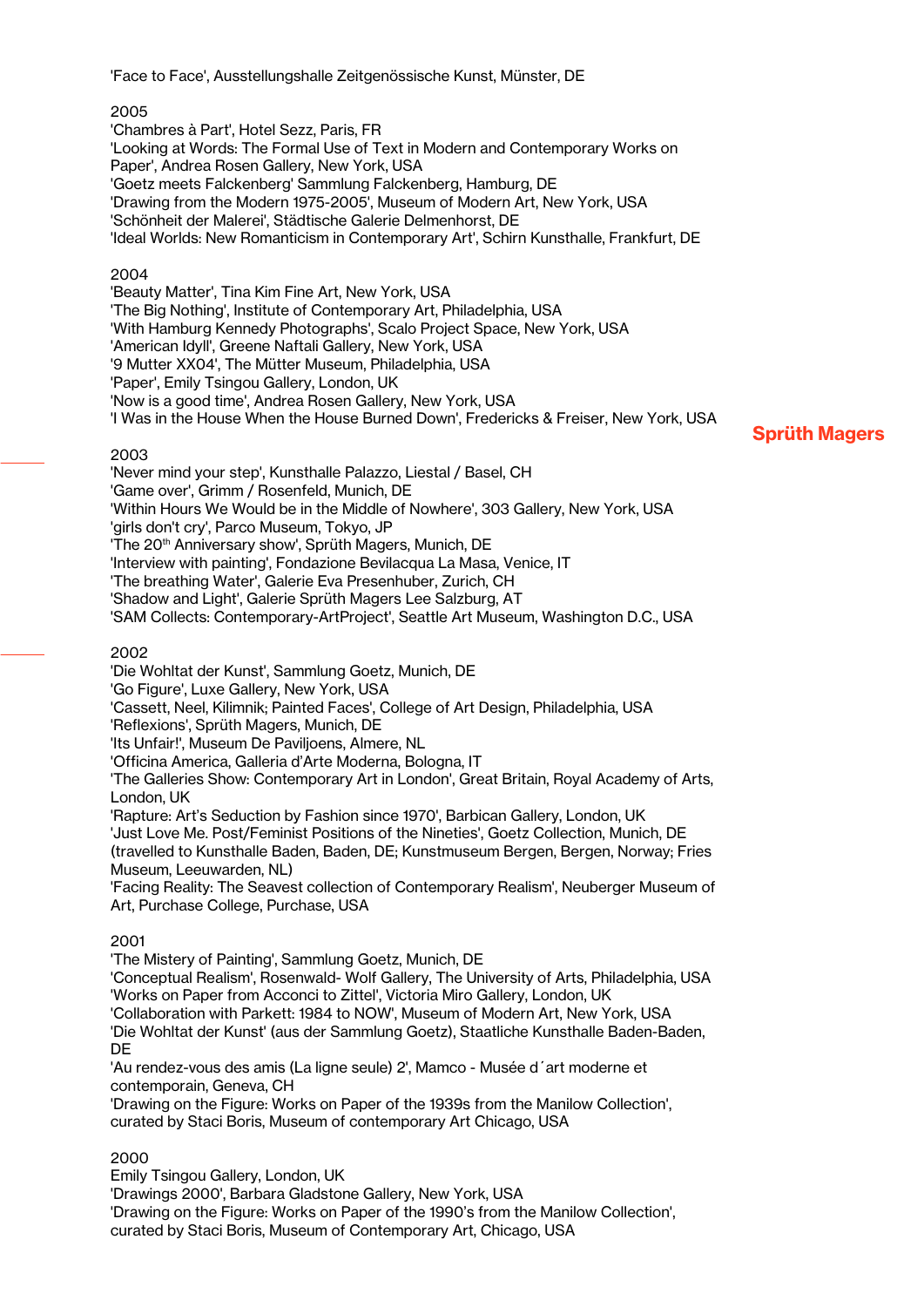'Calendar 2000', curated by Eileen Cohen and Amada Cruz, Center for Curatorial Studies Museum, Bard College, Annandale-on-Hudson, USA 'Giuseppe Gabellone', Fondazione Sandretto Re Rebaudengo per l'Arte, Turin, IT 'Presumed Innocent', Musée d'art contemporain de Bordeaux, FR 'Drawings', Sommer Contemporary Art, Tel Aviv, IR

#### 1999

'Spellbound', Karyn Lovegrove Gallery, Los Angeles, USA 'Heaven', Kunsthalle Düsseldorf, DE 'Cosmogram: Mary Heilmann, Cannon Hudson, Karen Kilimnik, Amy Sillman', Galleria Marabini, Bologna, IT 'Draw', Emily Tsingou Gallery, London, UK 'horseplay', Real Art Ways, Hartford, USA Panel Discussion, Real Art Ways, Hartford, USA Kunstverein Wolfsburg Gallery, Wolfsburg, DE 'Fame After Photography', Museum of Modern Art, USA 'Free Coke', Greene Naftali Gallery, New York, USA 'Parkett. Un musée en appartement', Centre d'Art Contemporain, Geneva, CH 'Accelator', Arnolfini, Bristol, UK 'Le grand Praemiere Opening Show', Galleri Nicolai Wallner, Copenhagen, DK **1998** 'Roommates', curated by Corinne Groot and Rob van de Ven, Museum van Loon, Amsterdam, NL 'Super Freaks', Greene Naftali Gallery, New York, USA 'Exterminating Angel', curated by Joshua Decter, Galerie Ghislaine Hussenot, Paris, FR 'Tip of the Iceberg', Dorfman Projects and Art Resources Transfer, New York, USA 'Presumed Innocence', curated by Jean Crutchfield, Anderson Gallery, Richmond, Virginia and the Contemporary Arts Center, Cincinnati, OH, USA '¿En qué estás pensando?', Galeria Joan Prats, Barcelona, ES 'The Sound of One Hand', curated by Collier Schorr, Apex Art C.P., New York, USA 'drawings', James Graham & Sons, New York, USA 'Hungry Ghosts', The Douglas Hyde Gallery, Dublin, IE 'Minis, Midis & Maxis', Berufsvereinigung der bildenden Künstler Vorarlbergs, Künstlerhaus Palais Thurn und Taxis, Bregenz, AT 'Surfing the Surface', dfn gallery, New York, USA 'The Next Word', curated by Johanna Drucker, Neuberger Museum of Art, Purchase, USA 'Accelerator', Southampton City Art Gallery, Southampton and Arnolfini Gallery, Bristol, UK 'Critical Elegance', Deurle, Gent, Brussels, BE 'Deep Storage', Henry Art Museum, Seattle, USA 'Deep Storage', Kunstmuseum Düsseldorf in Ehrenhof, Duesseldorf, DE 'I Shop, therefore I am', Kunstverein Hamburg, DE 'Roommates', Museum van Loon, Amsterdam, NL 'The Next World', Neuberger Museum of Art, Southampton, USA 1997 'Belladonna', curated by Emma Dexter and Kate Bush, ICA, London, UK 'Karen Kilimnik, Nicole Eisenman, Raymond Pettibon', Galerie Rüdiger Schöttle, Munich, DE 'Art on Paper', curated by Amy Cappellazzo, Weatherspoon Art Gallery, Greensboro, USA 'Landscape U.S.A.', Bronwyn Keenan Gallery, New York, USA 'DISPLAY', Charlottenborg Exhibition Hall, Copenhagen, DK 'Deep Storage. Arsenale der Erinnerung', Haus der Kunst, Munich DE 'Deep Storage. Arsenale der Erinnerung', Nationalgalerie SMPK, Sonderausstellungshalle am Kulturforum, Berlin, DE 'été 97', Centre genevois de gravure contemporaire, Geneva, CH '505', Zentrum für Kunst, Medien und Design, Braunschweig, DE

Sprüth Magers

1996

'Karen Kilimnik and Yoshitomo Nara', Johnen & Schöttle, Cologne, DE 'a/drift: Scenes From the Penetrable Culture', curated by Joshua Dector, Center for Curatorial Studies Museum, Bard College, Annandale-on-Hudson, USA 'Nirvana: Capitalism and the Consumed Image', Center of Contemporary Art, Seattle, USA 'Slight', Norwich Gallery, Norwich School of Art and Design, Norwich, UK 'Ideal Standard Life', Spiral/Wacoal Art Center, Tokyo, JP 'Baby Generation', Parco Gallery, Tokyo, JP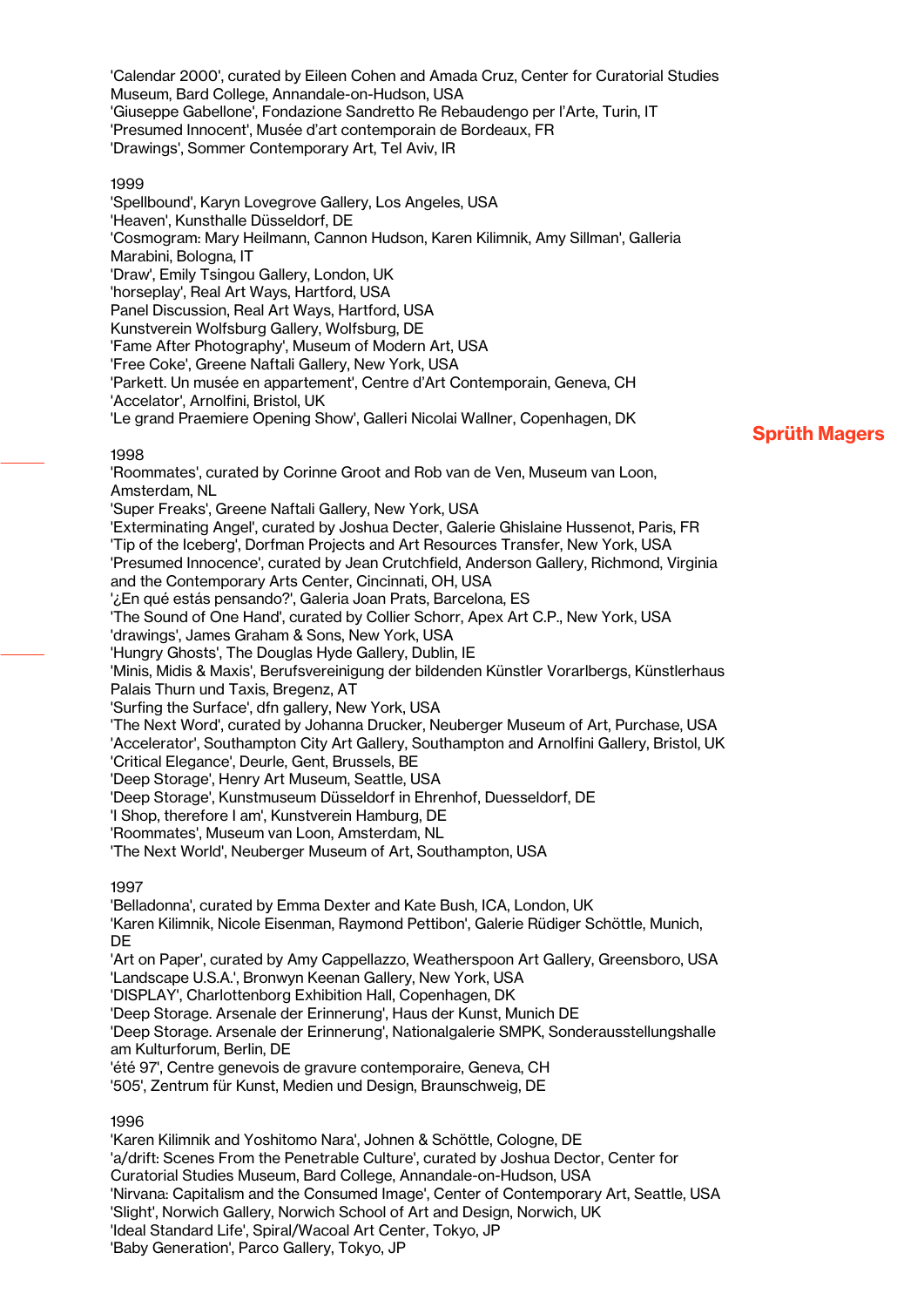'Push-Ups', The Factory, Athens Fine Art School, Athens, GR 'Currents in Contemporary Art', Christie's East, New York, USA 'Macht der Verführung-Schönheit und Geheimnis in der aktuellen Kunst', Interims Kunsthalle, Berlin, DE

#### 1995

'Autour de Roger Vivier', Galerie Enrico Navarra, Paris, FR 'Saturday Night Fever', curated by Michael Cohen and Cathrine Liu, Tom Solomon's Garage, Los Angeles, USA

#### 1994

'Snow Job', Forde – Espace d'art contemporain, Geneva, CH Carmago Villaqua, Sao Paulo, BR 'Portraits', Janice Guy, New York, USA '6th Semaine Internationale de Video', Geneva, CH 'Desire', DIFFA, Visionaire, Charles Cowels Gallery, New York, USA 'Face-Off, The Portrait in Recent Art', Institute of Contemporary Art, University of Pennsylvania, USA 'Hellraiser', Comune di Mote Carasso, Monte Carasso, CH 'Audience 0.01', curated by Helena Kontova, Flash Art Museum, Trevi, IT 'Reflex', curated by Martin Prinzhorn, Wiener Secession, Vienna, AT

## Sprüth Magers

### 1993

'Über Leben', Bonner Kunstverein, Bonn, DE 'Restaurant', organised by Marc Jancou, La Bocca, Paris, FR 'The Art of Language', Kunsthalle, Vienna, AT Frankfurter Kunstverein, Frankfurt, DE 'Eau de Cologne 1983 - 1993', Monika Sprüth Galerie, Cologne, DE 'Just What Is It That Makes Today's Homes So Different, So Appealing?', Galerie Jennifer Flay, Paris, FR Galerie Walcheturm, Zurich, CH 'Le Principe de Realité', Villa Arson, Nice, FR 'Stoned', curated by Veralyn Behenna and Rick Pirro, Ruth Bloom Gallery, Santa Monica, USA 'Informationsdienst', Art Acker, Berlin, DE 'Travelogue-Reisetagebuch', curated by Jackie McCallister, Hochschule fur Angewandte Kunst in Wien, Vienna, AT 'Spielhölle', curated by Kasper König and Robert Fleck, Grazer Kunstverein, Graz, AT and Galerie Sylvia Lorenz, Paris, FR 'Privacy', curated by Gianni Romano, Documentario, Milano, IT 'Whitney Biennial', Whitney Museum of American Art, New York, USA 'Audience 0.01', curated by Helena Kontavo, Flash Art, IT 'Die Neunziger/The Nineties', curated by Martin Prinzhorn, Wiener Secession, Vienna, AT 1992 'Spielhölle', curated by Kasper König and Robert Fleck, Akademie der Künste und Wissenschaften, Frankfurt, DE 'Under 30', Galerie Metropol, Vienna, AT 'Through the Viewfinder', Stichting de Appel, Amsterdam, NL 'Translations', curated by Kim Levin, Center for Contemporary Art, Ujazdowski Castle, Warsaw, PL 'LifeSize', Centro per l'Arte Contemporanea Luigi Pecci, Museo d'Arte Contemporanea, Prato, IT 'Post-Human', curated by Jeffrey Deitch, FAE Musée D'Art Contemporain, Lausanne, CH; Castello di Rivoli, Museo d'Arte Contemporanea, Rivoli, I; Deste Foundation for Contemporary Art, Athens, GR and Deichtorhallen, Hamburg, DE 'Tatoo Collection', Air de Paris, Paris, FR 'Molteplici Culture', curated by Liam Gilllick, Rome, IT 'True Stories', ICA, London, UK 'Are You A Boy, Or Are You A Girl?', curated by Cary Leibowitz, Real Artways, Hartford, USA 'The Real Thing', New York, USA 'Video project - 12 weeks, 12 artists', Dooley le Cappelaine, New York, USA 'Works on Paper', Luhring Augustine Gallery, New York, USA 'New Work by Gallery Artists', 303 Gallery, New York, USA 'Karen Kilimnik, Raymond Pettibon & Allen Ruppersberg', 303 Gallery, New York, USA